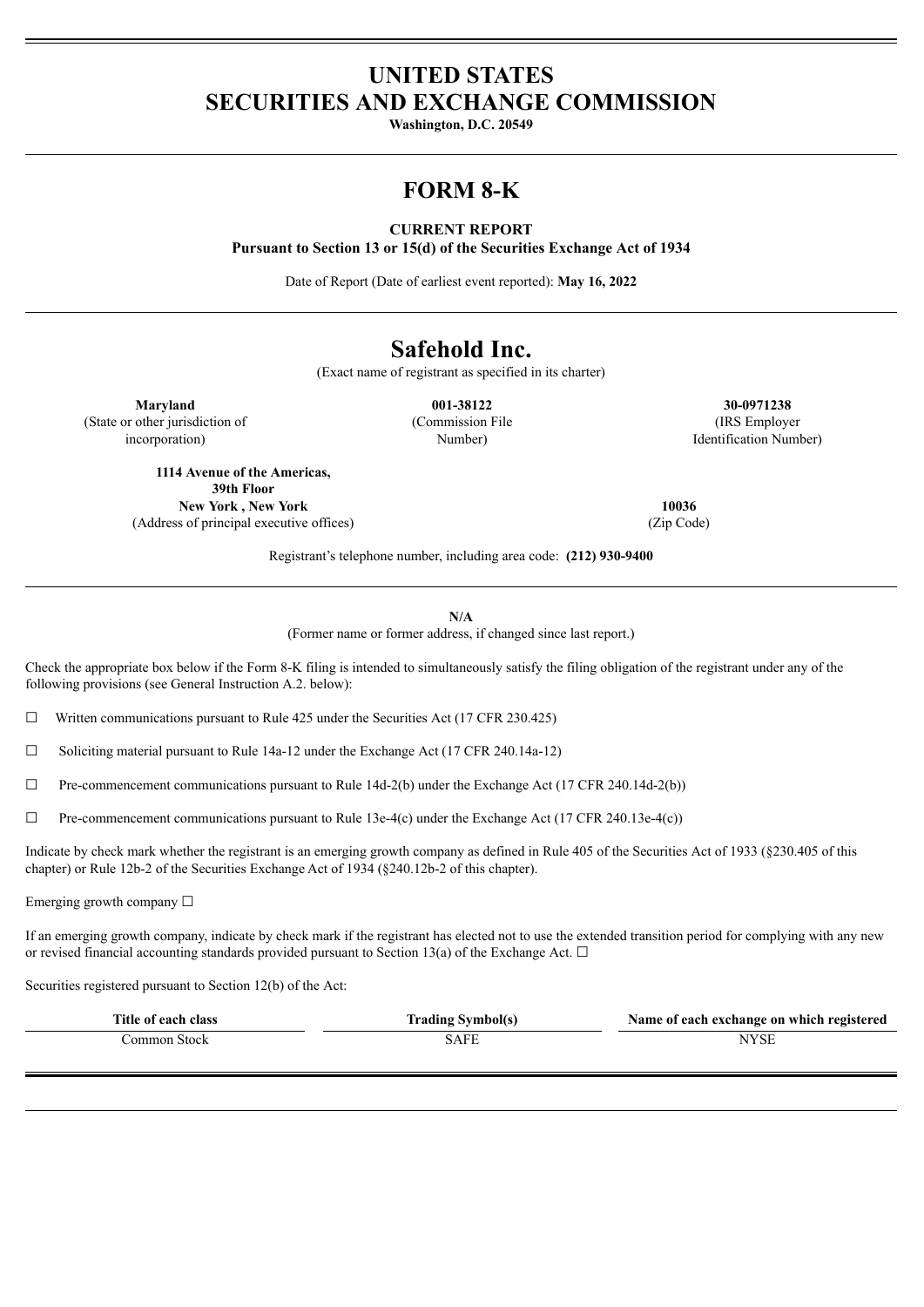#### **Item 5.07 Submission of Matters to a Vote of Security Holders.**

On May 16, 2022, Safehold Inc. ("SAFE" or the "Company") held its 2022 Annual Meeting of Shareholders (the "Annual Meeting") virtually, for the purpose of (i) electing six directors to hold office until the 2023 Annual Meeting of Shareholders, (ii) approving, on a non-binding, advisory basis, the compensation of the Company's named executive officers and (iii) ratifying the appointment of Deloitte & Touche LLP as the Company's independent registered public accounting firm for the fiscal year ending December 31, 2022. The final voting results for each of the proposals submitted to a vote of shareholders at the annual meeting are set forth below.

*Proposal 1. Election of Directors:* At the Annual Meeting, six directors were elected for terms continuing until the 2023 Annual Meeting of Shareholders. For each nominee, the numbers of votes cast for, votes withheld and broker non-votes were as follows:

| <b>Name of Nominees</b> | For          | Withheld   | <b>Broker Non-Votes</b> |
|-------------------------|--------------|------------|-------------------------|
| Jay Sugarman            | 56,657,722   | 900,262    | 3,030,640               |
| Dean S. Adler           | 38,469,371   | 19,088,981 | 3,030,640               |
| Jesse Hom               | 57, 177, 724 | 272,519    | 3,030,640               |
| Robin Josephs           | 56,072,959   | 1,485,362  | 3,030,640               |
| Jay S. Nydick           | 38,914,517   | 18,643,802 | 3,030,640               |
| Stefan M. Selig         | 57,314,702   | 243,645    | 3,030,640               |

*Proposal 2. Non-Binding, Advisory Vote to Approve Executive Compensation:* At the Annual Meeting, the votes on a proposal to approve, on a nonbinding, advisory basis, the compensation of SAFE's named executive officers were as set out below. The proposal was approved.

| For                          | gainst | Vbstentions    | <b>Broker Non-Votes</b> |
|------------------------------|--------|----------------|-------------------------|
| 42.206<br>$- -$<br>$\vert 4$ | 156.3  | $\sim$<br>JJ.J | 030.640                 |

Proposal 3. Ratification of the Appointment of Deloitte & Touche LLP as the Company's Independent Registered Public Accounting Firm for the fiscal year *ending December 31, 2022:* At the Annual Meeting, the votes on a proposal to ratify the selection of Deloitte & Touche LLP as SAFE's independent registered public accounting firm for the fiscal year ended December 31, 2022 were as set out below. The proposal was approved.

| For                            | <b>gainst</b> | nons             | Non-Votes<br>Broker |
|--------------------------------|---------------|------------------|---------------------|
| 512027<br>$\sim$<br>.UZ<br>DU. | 300<br>120.   | า 1<br>.144<br>- |                     |
|                                |               |                  |                     |